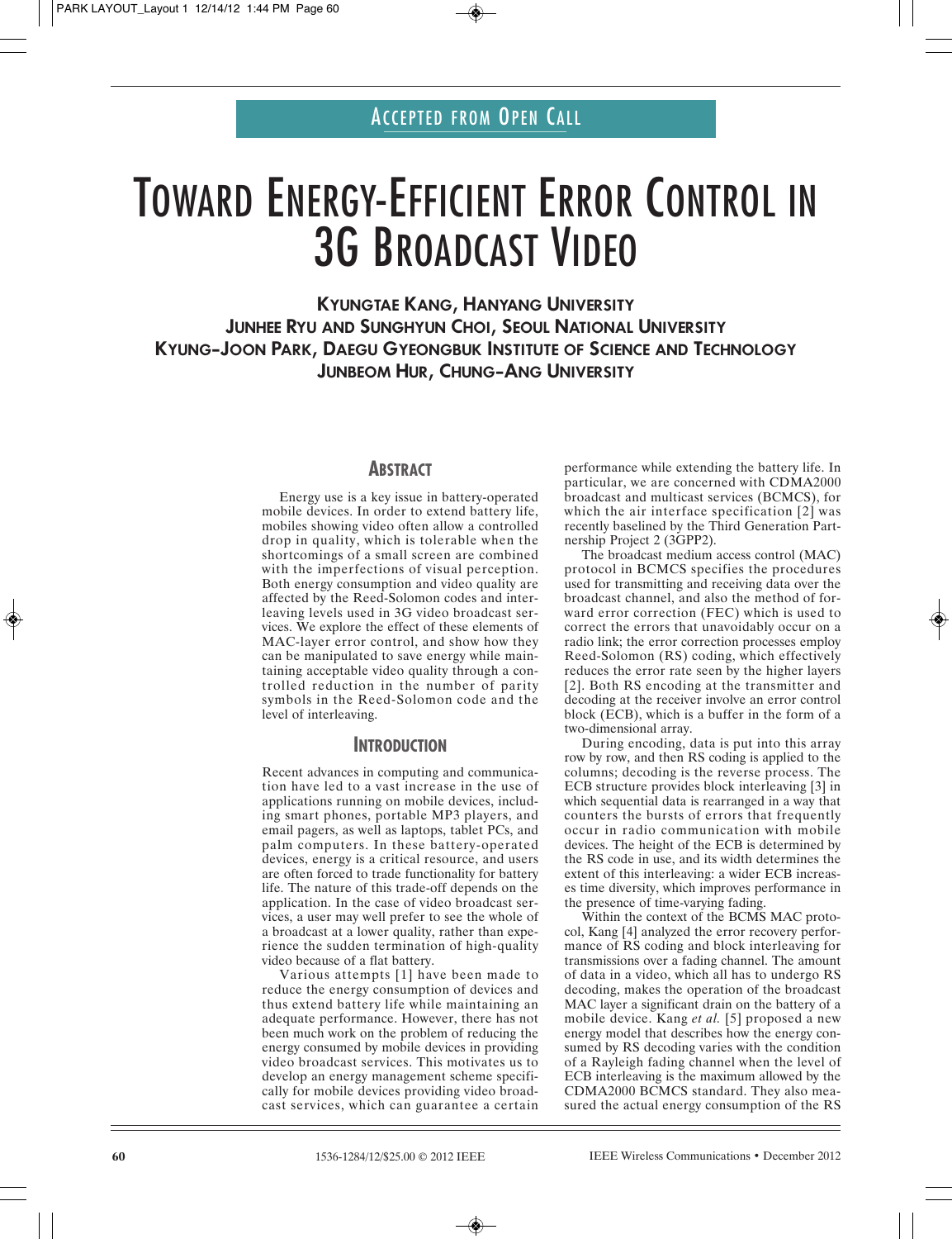

**Figure 1.** *Broadcast protocol suite and its broadcast MAC protocol components.*

decoding process running on a mobile device based on an ARM7TDMI core and a Samsung 128-Mb SDRAM array (K4S280832B), operating at a clock speed of 100 MHz, using the Seoul National University Energy Explorer (SEE) [6]. With the same equipment, Kang *et al.* [7] extended their energy model to determine the energy consumption of RS decoding under various levels of ECB interleaving, and they also investigated the detailed effect of interleaving on RS error correction.

These studies have provided a good understanding of the trade-off between performance and the energy used by the RS coding-based error recovery in BCMCS: the bottom line is that quality of service (QoS) can be improved by using an RS code with more parity or a higher level of block interleaving, at the cost of increased energy consumption. Consequently, error control in mobile devices needs to balance QoS against energy consumption in order to meet the user's preferences.

In this article, we report on a further extension to this line of work, and show how to determine the most energy-efficient operating range for a particular RS code and QoS requirement. We also propose a way of selecting an energyefficient level of block interleaving by the use of a relative energy efficiency metric that takes account of the channel condition. This approach has been shown to reduce the overall energy consumption of mobile devices running a video application, while incurring only a minor reduction in the performance of error recovery. This is a significant improvement over the employment of the widest allowable ECB, which maximizes the amount of interleaving, without reference to the channel conditions and user preferences with regard to energy use and service quality.

The remainder of this article is organized as follows. We introduce 3GPP2 BCMCS. We characterize the use of energy by the RS decoding process and present energy values measured with the SEE. We apply this information to the investigation of the effect of user mobility and the level of interleaving on energy consumption. The results of this investigation allow us to introduce two methods of energy-efficient link control. Finally, we draw conclusions.

# **INTRODUCTION TO 3GPP2 BCMCS BCMCS PROTOCOLS**

BCMCS provide point-to-multipoint transmission of multimedia data such as text, audio, still pictures, and video from a single source to a group of users in a specific area. BCMCS are built on unicast code-division multiple access (CDMA) high-rate packet data networks. The air interface [2] used by broadcast packet data within a CDMA2000 1xEV-DO system is made up of the group of protocols shown in Fig. 1, which is called the broadcast protocol suite.

The broadcast framing protocol specifies the way in which higher-layer packets are fragmented at the access network and, in part, how the access terminal determines higher-layer packet boundaries. It also provides a methodology for validating the integrity of higherlayer packets, so packets that have a high probability of containing erroneous data are discarded. The broadcast security protocol specifies how framing packets are encrypted. The broadcast MAC protocol defines the procedures used to transmit over the broadcast channel, which includes FEC and multiplexing to reduce the radio link error rate seen by the higher layers. The broadcast physical layer provides the channel structure for the broadcast channel. The broadcast control protocol defines procedures that control various aspects of the operation of the broadcast packet data system. Our primary concern in this study is the broadcast MAC protocol, which we now describe in detail.

## **MAC-LAYER ERROR CONTROL IN BCMCS**

The components of the broadcast MAC protocol are shown in Fig. 1. Unlike the equivalent protocol in the unicast CDMA2000-1xEV-DO stan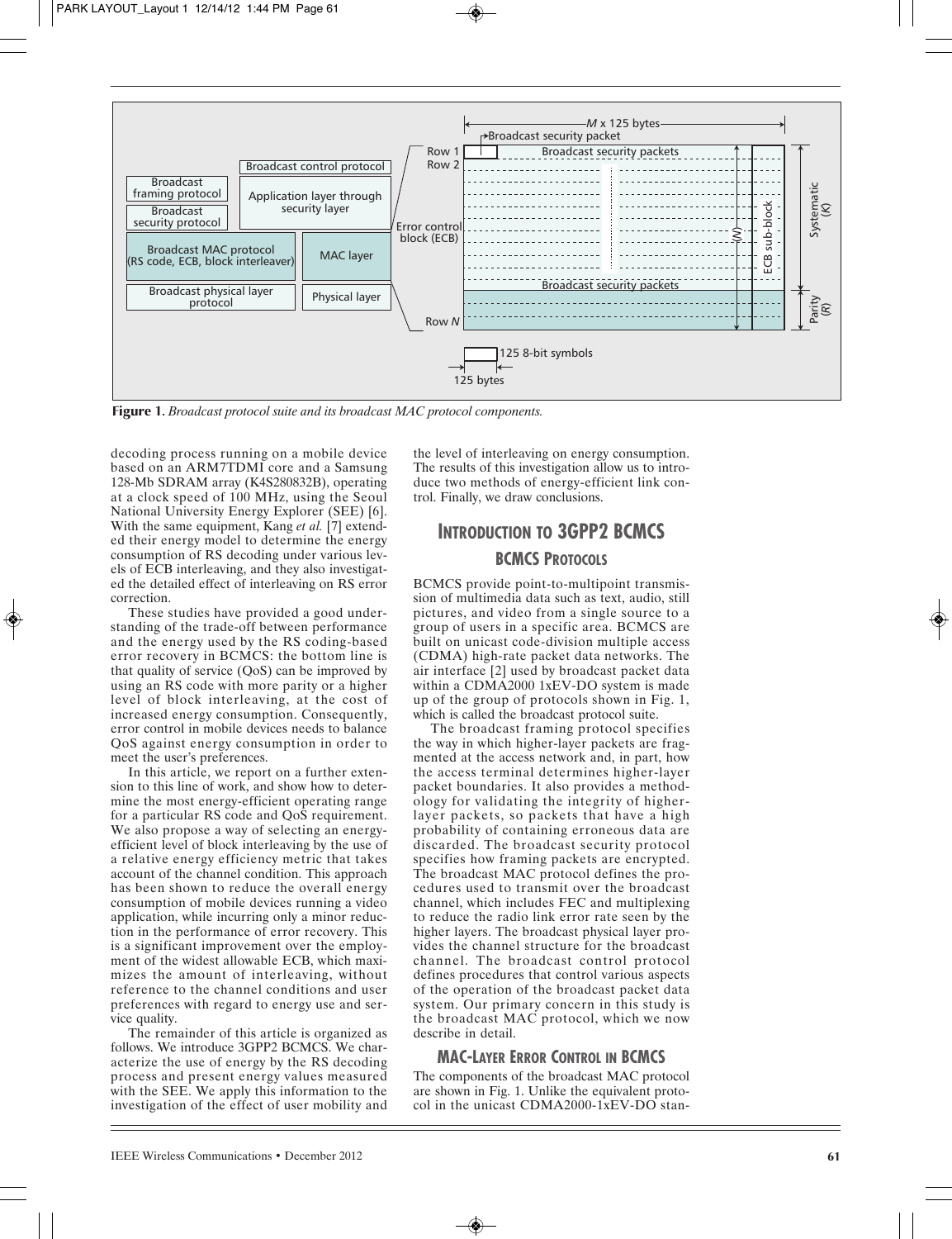dard, the broadcast MAC protocol does not specify automatic repeat requests (ARQs) for error control because a reverse link is not available to transport acknowledgment and negative acknowledgment (ACK/NAK) signals. Instead, FEC is specified.

The broadcast MAC protocol receives packets from the security protocol and adds an outer FEC code that, in conjunction with the physicallayer turbo code, forms a product code. With a short codeword, the performance of turbo codes is only marginally better than that of convolutional codes, and the decoding of turbo codes is more complicated. Moreover, it is clear from the product-code literature that RS codes are a better choice for the outer FEC code due to their superior performance at lower error rates [4]. Hence an RS block code is specified as the outer code.

An RS code is specified by a tuple (*N*, *K*, *R*), where *K* and  $R (= N - K)$  are respectively the number of information symbols and parity symbols. The values of *K* can be 28, 26, or 24 for *N*  $= 32$  (alternatively  $K = 14, 13$ , or 12 for  $N =$ 16), providing RS codes of rate 7/8, 13/16, and 3/4, respectively. In BCMCS, an RS code is capable of recovering up to *R* erased symbols in each codeword because it is used as an erasure code [2]. In erasure decoding, the positions of the erased symbols are known in advance so that the entire capability of the code can be dedicated to recovering their values. Provided that the locations of the erasures are known accurately, and that other errors outside the erasures do not



**Table 1.** *Average energy consumption by each computational component per codeword.*

occur, erasure decoding outperforms error correction decoding, in which the positions of the errors are unknown. A cyclic redundancy check (CRC) is used to detect damaged packets in the physical layer, and the physical-layer protocol erases these packets and informs the RS erasure decoder of their locations.

For each logical channel, the access network forms an error control block (ECB) with the two-dimensional array structure introduced earlier. Each ECB consists of *N* rows and *M* columns, and each element of the array is a MAC packet of 125 bytes, as shown in Fig. 1. The broadcast security packets are filled into an ECB in rows. The access network then applies RS encoding along the columns of the ECB and transmits it row by row on the broadcast channel. Multiple ECBs are multiplexed before transmission to the physical layer. The width of the ECB is 125*M* bytes, and as mentioned earlier, this width sets the level of interleaving because it determines the temporal spacing between the symbols in each codeword during transmission. The resulting time diversity increases with *M*, and consequently a mobile device in a time-varying fading environment is still able to recover a substantial amount of corrupted data. The BCMCS standard specifies that the value of *M* for a given error control block should be 16 or less.

# **ENERGY CHARACTERIZATION OF THE SOFTWARE RS DECODING PROCESS**

By virtue of recent improvements in algorithms and processors, software implementation of the RS decoding process can now run at relatively high data-rates, thus avoiding the inflexibility of special hardware. We will now analyze the operation of a software RS erasure decoder in some detail.

When an RS codeword is received, the decoder starts by checking for the existence of erasures. If there are erasures, and their number is within the capability of the RS code in use, then the decoder will attempt to correct them. The erased data can then be restored by an iterative erasure decoding process. The number of times that this last procedure needs to be executed is equal to the number of erasures in the received codeword, and hence the energy required for RS decoding increases with the error rate at the input to the decoder.

This summary of the RS erasure decoding process suggests that it can be logically separated into three computational components. The first component decides whether to try to correct the erasures in a codeword or not. The second component computes the syndromes and constructs erasure location polynomials that will be required in the correction loop. Finally, the third component runs in that loop and successively corrects all the erasures in the codeword. The first component is executed for every codeword received; the second component is called once for each codeword that contains any erasures; and the third component must be invoked for each erasure in a codeword. Thus, the total energy  $e_{\text{cw}}$  consumed in decoding an RS code-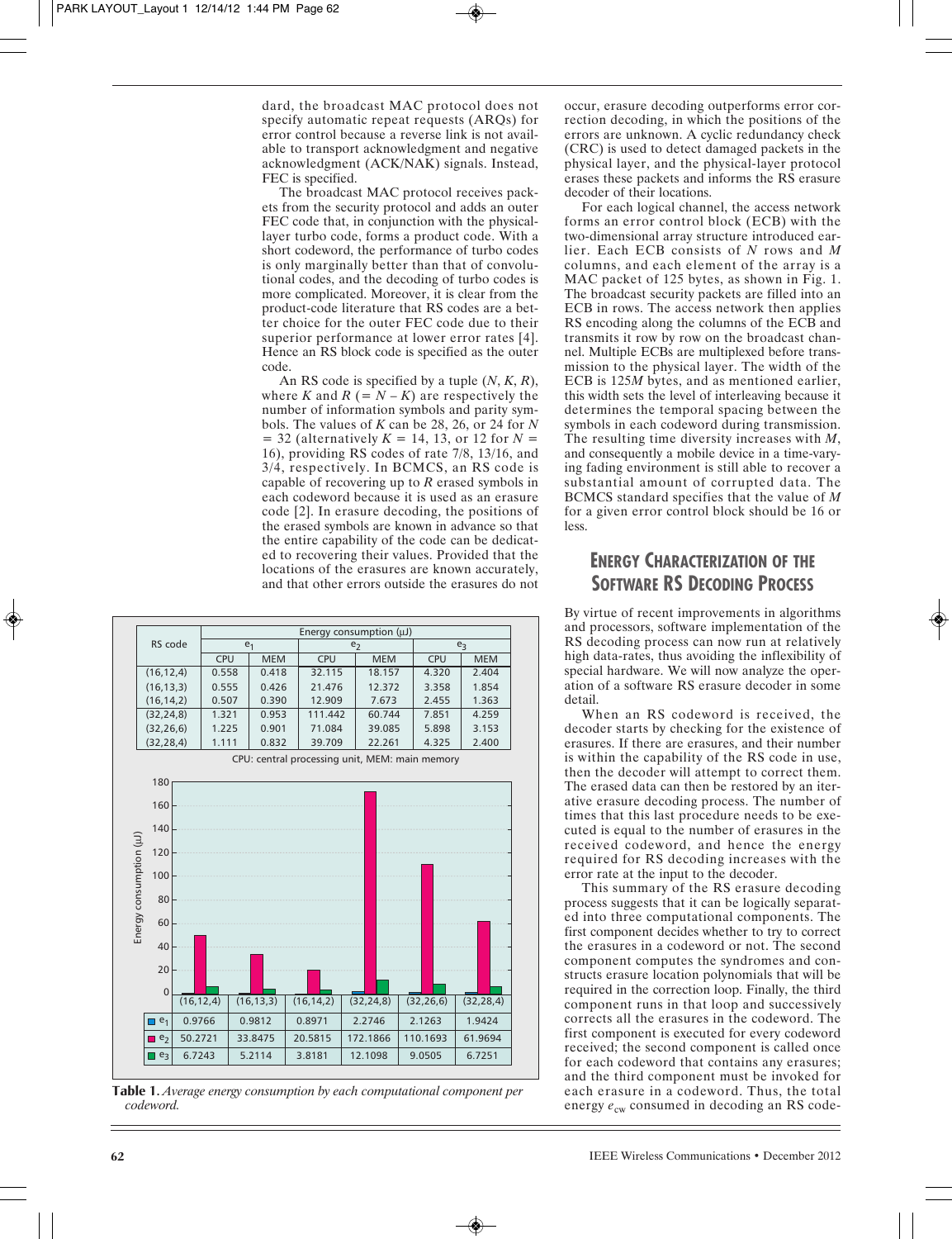word can readily be predicted to be the sum of the energy each component is expected to use in dealing with the number of erasures,  $v$ , contained in the codeword, as follows:

$$
e_{cw}(v) = \begin{cases} e_1 & \text{if } v = 0 \text{ or } v > R\\ e_1 + e_2 + v e_3 & \text{if } 0 < v \le R \end{cases}
$$

where  $e_i$  is the energy used by the *i*th component in decoding a codeword with a single erased symbol.

We measured the average energy consumption of the reference software implementation of the RS decoder provided by Henry Minsky, which is originally designed to correct both erasures and errors (the source code is available at http:// rscode.sourceforge.net). Because an RS code is used as an erasure code in BCMCS, we modified the source code by removing the functions to construct the error location polynomial and also to find the roots of the error location polynomial for erasure-only decoding. The energy profiling was done by using the XEEMU simulator [8], which provides accurate power data for the ADI 80200EVB XScale board. This board uses the ARMv5TE instruction set, which is identical to that of the modem processors in some of the QUALCOMM chips found in smart phones. We assume that the core of our target processor operates at 400 MHz, has separate instruction and data caches, both of 32 kbytes, and a Micron 128-Mbyte SDRAM with a clock speed of 100 MHz. Our measurements of the energy required by each computational component to decode a codeword containing a single erased symbol (i.e., octet) are presented in Table 1.

We can observe three clear trends in Table 1. First, as the number of parity symbols is increased to improve the error correcting capability of the RS code, more energy is used in erasure correction. Second, the energy required by each component of the RS algorithm to decode a codeword increases with the number of parity symbols. Third, the second component consumes by far the most energy, and hence there is a huge difference in the energy needed to deal with a codeword with no erasures and one that contains a single erasure. Further erasures have a relatively small effect.

# **ON THE EFFECT OF MOBILITY AND INTERLEAVING ON ENERGY CONSUMPTION ERROR STATISTICS IN MOBILE ENVIRONMENTS**

A lot of communication theory is based on a particular idealization of the communication channel, which is seen as limited in bandwidth and corrupted by additive white Gaussian noise (AWGN). However, in a mobile radio environment, we also have to pay considerable attention to fluctuations in the amplitude and phase of received signals due to multipath effects. The transmission environment can vary significantly as the channel condition changes over time. Variations in path loss are not only caused by changes in the distance between the transmitter and the receiver, but also by shadowing and multipath fading. These effects largely determine



**Figure 2.** *Cumulative probability distributions of the number of erasures for a codeword of a mobile moving at 3.5 km/h.*

the error processes occurring in the wireless channel.

Several recent efforts to collect trace data for a variety of wireless networks, including 3G networks, have improved our understanding of error processes in wireless channels. In particular, we know that errors tend to occur in bursts in a fading channel, as opposed to the random patterns associated with an AWGN channel. A fading channel has a memory, making it natural to approximate it by a Markov model. Wang [9] demonstrated that such an approximation is satisfactory by investigating the accuracy of a firstorder Markov process in modeling transmissions over a flat Rayleigh-fading channel.

When a receiver is moving, its velocity causes a Doppler shift in the frequency of the signal transmitted along each signal path. In a fading channel, the relationship between the velocity  $\nu$ of a mobile receiver and the maximum Doppler frequency of the system,  $f_D$ , can be given as follows:

$$
f_D = \frac{f_c \mathbf{v}}{c},
$$

where  $\nu$  is the velocity of the receiver,  $c$  is the speed of the electromagnetic wave, and  $f_c$  is the carrier frequency.

## **EFFECT OF BLOCK INTERLEAVING ON ENERGY CONSUMPTION**

Figure 2 shows the cumulative distribution function (CDF) for the number of erasures  $v$  in a codeword, when  $N = 32$ , for a mobile receiver moving at a speed of 3.5 km/h with a reference channel data rate of 614.4 kb/s, a carrier frequency of 900 MHz, and a physical-layer packet length of 1024 bits. Focusing on the RS codes for which  $N = 32$ , we set the packet error rate (PER) of the forward data channel to 0.01, 0.05, or 0.1, and the value of *M* to 1 or 8.

As more block interleaving is achieved by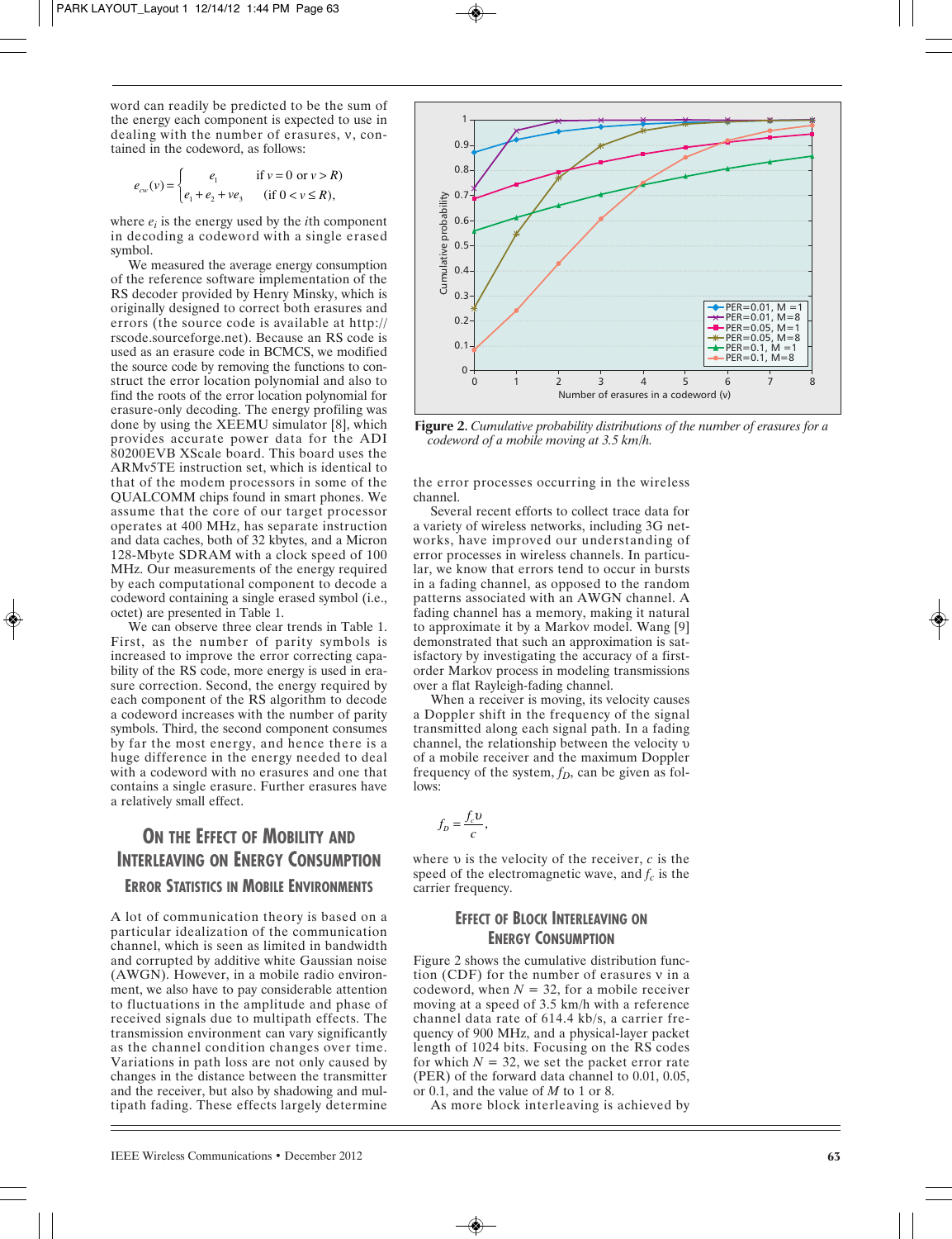increasing the value of *M*, bursts of erasures are spread more widely over multiple codewords, while the average density of erasures in each codeword during those bursts is reduced. Thus, the probability that a codeword contains at least one erasure is higher with the larger *M* value, e.g.,  $M = 8$  in Fig. 2. Conversely, when the value of *M* is small, some codewords contain a large number of erasures, because they correspond to error bursts, while many others contain no erasures. Hence, the probability that a codeword contains no erasures is higher, and the cumulative probability increases more slowly with the number of erasures, as shown in Fig. 2. Because the presence of any erasures in a codeword has more effect on energy consumption than their number, as already observed, the average energy used in RS decoding of a fixed amount of data increases with the value of M. This phenomenon is clearly shown in Fig. 3, which gives the average amount of energy required to decode a pay-



**Figure 3.** *Energy consumed in a mobile by RS decoding for varying values of the PER and of* M*, when the mobile is moving at 7 km/h.*



**Figure 4.** *Error recovery performance against channel PER.*

load of one byte encoded with RS codes of (32, 24, 8) and (32, 26, 6) on an XScale-based mobile platform moving at 7 km/h, while varying the PER.

# **TOWARDS AN ENERGY-EFFICIENT MAC PROTOCOL**

## **SELECTION OF RS CODES FOR ENERGY EFFICIENCY**

**Motivation** — Table 1 and Fig. 3 show that more energy is needed for error correction if an RS code with more parity information is used, because the complexity of computing the syndromes and erasure evaluator polynomials increases with the amount of parity information. Our observation that RS codes with fewer parity symbols achieve a significant energy saving at the cost of error recovery performance suggests that the best choice of RS code for a video application is the one that saves the most energy while still guaranteeing the QoS requirement.

**Energy-Efficient RS Code with Guaranteed QoS** — Figure 4 shows the residual PER after RS decoding (i.e., the remaining PER at the output of RS decoding) when *M* is set to 16, and the PER of the forward data channel varies between 0 and 0.2. Here, the velocity of the mobile is around 5 km/h, the carrier frequency is 900 MHz, and the reference channel data rate is 614.4 kb/s, which is one of the forward-link data rates specified in CDMA2000. Figure 4 clearly shows that RS codes with more parity symbols have a greater error recovery capacity, as we would expect, but decoding them takes more energy, as shown in Fig. 3. Thus, if we use the RS code with the minimum amount of parity that still guarantees the required service quality instead of that with the maximum parity, we can save a significant amount of energy.

For example, the leftmost of the three intervals marked in Fig. 4 contains PERs for which a (32, 28, 4) code is the most energy-efficient, assuming the required bit-level QoS, denoted as *TPER*, is 0.01; for PERs above 0.065 or so, a (32, 26, 6) code is the most efficient (middle interval); and when the channel condition is extremely bad and the PER of the channel exceeds 0.12, it is necessary to select the (32, 24, 8) code to reduce the residual PER as far as possible (rightmost interval).

There are many applications that do not require fastidious control of the PER. In such applications our scheme can save a significant amount of energy while guaranteeing the required QoS level for the service.

# **SELECTION OF THE LEVEL OF ECB INTERLEAVING FOR ENERGY EFFICIENCY**

**Motivation** — We have already shown that there is a significant difference between the energy consumption of the RS decoder with no erasures and with at least one erasure in each codeword, because building the erasure evaluator polynomials used to correct erasures is a complicated process. This suggests that it is more energy-efficient to concentrate a burst of errors into a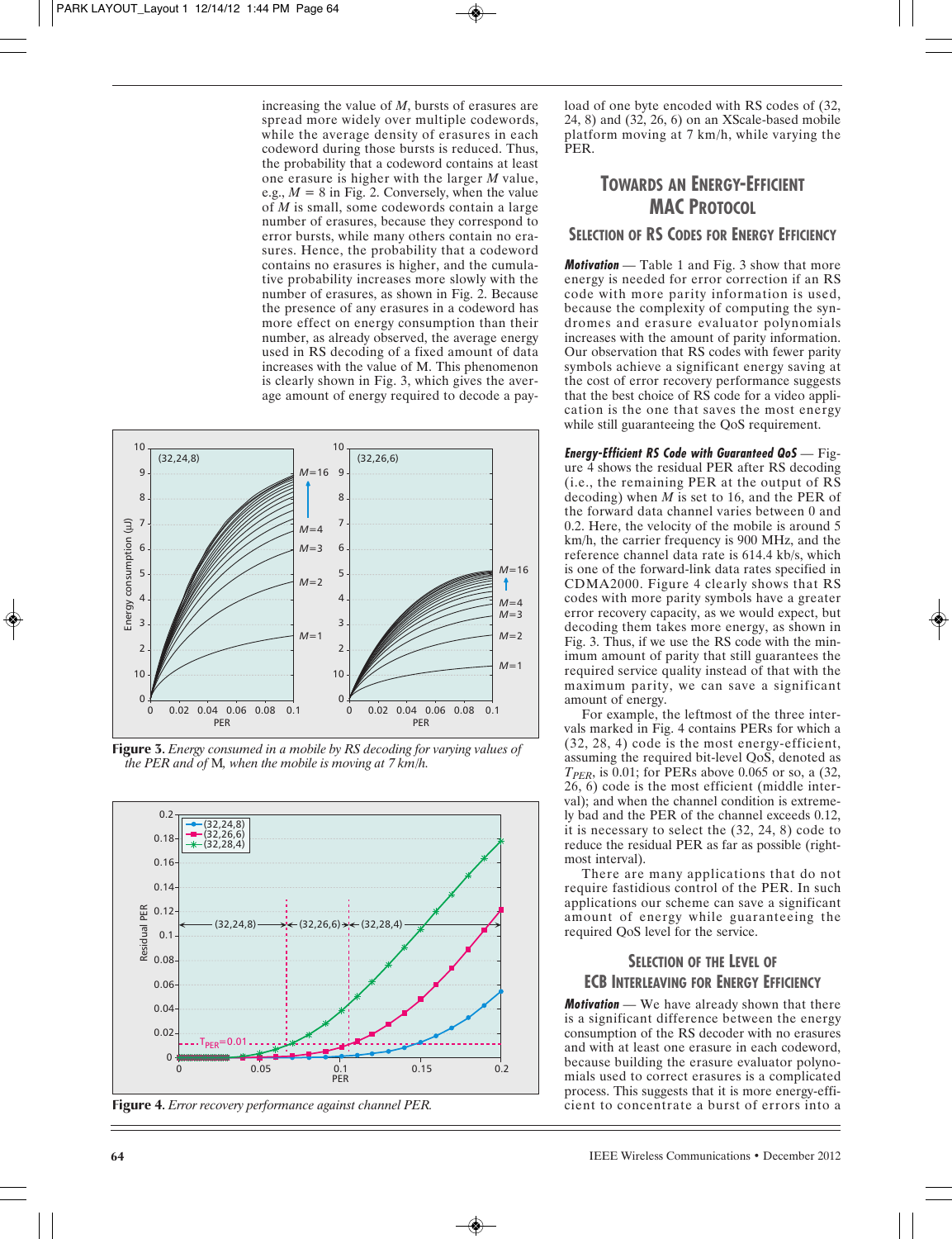small number of codewords, rather than to disperse it more widely. Hence, by making the ECB as narrow as possible without incurring a significant reduction in error recovery performance, we can significantly reduce energy consumption by increasing the number of error-free codewords.

**Energy-Efficient ECB Interleaving** — The way in which energy consumption varies with the width of the ECB and the PER of the forward data channel suggests that energy can be saved if we choose the lowest level of interleaving that still provides an acceptable level of performance. To select this adequate level of interleaving, we could use a method similar to the one, described earlier.

An alternative approach involves an energyefficiency metric [10] that expresses the ratio between error-recovery rate and energy consumption for a given interleaving level  $\overline{M} = M'$ , normalized to maximum interleaving, i.e., *M* = 16. In these terms, the relative energy efficiency is defined as follows:

$$
\xi_{M=M'} = \frac{\left(1 - E\Big[\epsilon_r\big|M = M'\Big]\right)}{E\Big[\epsilon_{\text{cw}}\big|M = M'\Big]\Big)} \frac{E\Big[\epsilon_{\text{cw}}\big|M = 16\Big]}{1 - E\Big[\epsilon_r\big|M = 16\Big]\Big)}
$$

where  $E[\epsilon_r | M = M']$  is the expected residual PER after RS decoding and  $E[e_{\text{cw}}|M = M']$  is the average energy used in decoding an RS codeword when the value of  $M$  is  $M^7$ . Thus,  $\xi_{M=M'}$  is a measure of the effectiveness with which the additional energy supplied reduces the residual PER  $(\varepsilon_r)$ , as *M* changes from 16 to *M'*.

Figure 5 shows the relative energy efficiency of RS decoding at each value of *M* for PERs of 0.01, 0.03, and 0.05 with the RS code of (32, 24, 8) when a mobile is moving at 5 km/h and 50 km/h, with a reference channel data-rate of 614.4 kb/s and a carrier frequency of 900 MHz. In this example, for PERs of 0.01, 0.03, and 0.05, the relative energy efficiency of a mobile which moving at 5 km/h begins to saturate around 1 when *M* is 5, 7, and 8, respectively, after which there is hardly any further benefit in using more energy. At the faster speed of 50 km/h, the relative energy efficiency reaches the saturation level



**Figure 5.** *Energy efficiency against* M *for channel PERs of 0.01, 0.03, and 0.05, and mobile speeds of 5 km/h and 50 km/h, using an RS code of (32, 24, 8).*

of 1 sooner: when *M* is respectively 2, 2, and 3, for the same PERs. This is because the channel errors are much less bursty at 50 km/h, so compensating for them requires less interleaving (i.e., lower values of *M*).

Similar selections can be made for a (32, 26, 6) code, but in this case the saturation point occurs at a higher level of interleaving, because the performance of error recovery is reduced when there are fewer parity symbols, and thus additional energy can be used effectively to improve performance at higher values of *M*. By selecting the level of interleaving in this manner, significantly less energy is used than with the maximum level of interleaving  $(M = 16)$ , as shown in Table 2. Using the recommended value of *M* achieves a significant reduction in the energy consumed by RS decoding, with negligible effect on the outcome of RS error correction. The numbers in parentheses in Table 2 show the drops in RS error correction performance (the increases in residual PER) that occur when we use the recommended values of *M*. As the

|                | <b>Mobility</b> | <b>PER</b>     |                      |                |                      |                |                      |
|----------------|-----------------|----------------|----------------------|----------------|----------------------|----------------|----------------------|
| <b>RS</b> code |                 | 0.01           |                      | 0.03           |                      | 0.05           |                      |
|                |                 | M'             | <b>Energy saving</b> | M'             | <b>Energy saving</b> | M'             | <b>Energy saving</b> |
| (32, 24, 8)    | 5 km/h          | 5              | $18.4\%$ (0)         | 7              | 15.2% (2.04E-10)     | 8              | 12.8 (2.00E-10)      |
|                | 50 km/h         | $\overline{2}$ | $8.3\%$ (0)          | $\overline{2}$ | $6.9\%$ $(1.34E-10)$ | 3              | 4.8 (1.18E-10)       |
| (32, 26, 6)    | 5 km/h          | 6              | 15.1% (3.10E-11)     | 8              | 13.4% (7.34E-8)      | 10             | $9.3(5.68E-8)$       |
|                | 50 km/h         | $\overline{2}$ | $7.2\%$ (0)          | $\overline{3}$ | 5.8% (4.62E-8)       | 3              | $4.5(4.11E-8)$       |
| (32, 28, 4)    | 5 km/h          | 8              | 11.8% (4.92E-7)      | 10             | 7.2% (4.68E-7)       | 12             | $6.5\%$ (3.90E-7)    |
|                | 50 km/h         | 3              | 5.7% (8.36E-7)       | 3              | 3.8% (1.09E-6)       | $\overline{4}$ | $2.6\%$ (1.18E-6)    |

**Table 2.** *Recommended values of* M *(*M¢*) for energy efficiency, and resulting energy savings and increases in residual per (the numbers in parentheses), achieved by recommended values of* M *compared to*  $M = 16$ .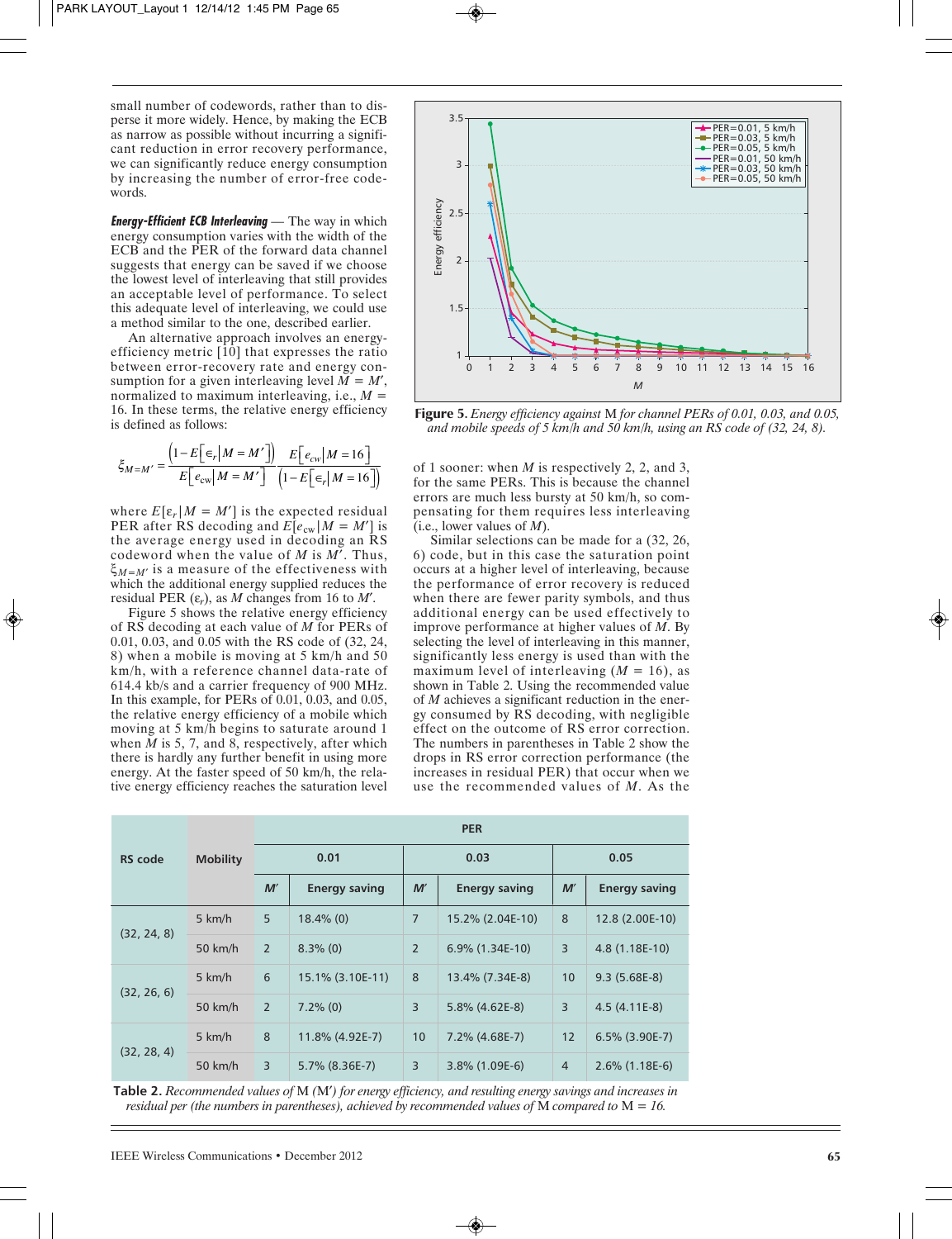We suggest that the ECB is made as small as possible without incurring significant performance reduction, and we have shown that this reduces the overall energy consumption of mobile devices running a video application with only minor reduction in playback quality.

MPEG decoder has its own error resilience, such modest increases have little influence on the playback quality of MPEG videos.

## **CONCLUDING REMARKS**

In this article, we have explored the energy consumption of mobile devices receiving high-datarate broadcast services in a 3G cellular network, focusing on error recovery by RS decoding in the MAC layer. The energy consumption of the RS decoding process is mainly determined by three computational components: the first of these decides whether to try correcting any errors or not, and the other two build the syndromes and perform the erasure loops that make the required corrections.

We have found that the choice of RS code affects the energy consumption, which increases with the number of parity symbols in the code. Our analysis of the energy consumed by RS decoding suggests an energy-efficient operating range for each RS coding scheme, while guaranteeing the required bit-level QoS under varying channel conditions. Experimental results show that a significant amount of energy can be saved by selecting the RS code appropriate to the channel condition while maintaining the target QoS.

The RS error correction scheme uses a data interleaving mechanism to increase error recovery performance. This can be adjusted in BCMCS by changing the width of the ECB. A wider ECB allows more effective recovery from bursty errors, but also increases energy consumption, memory requirement, and service delay. We therefore suggest that the ECB is made as small as possible without incurring significant performance reduction, and we have shown that this reduces the overall energy consumption of mobile devices running a video application with only minor reduction in playback quality. This is a significant improvement over the use of an ECB of the maximum width without regard to the channel conditions.

#### **ACKNOWLEDGMENTS**

This work was supported by the Basic Science Research Program through the National Research Foundation of Korea funded by the Ministry of Education, Science and Technology (2010-0022076). The corresponding author is J. Hur.

#### **REFERENCES**

- [1] G. Anastasi *et al.*, "A Power-Aware Multimedia Streaming Protocol for Mobile Users," *Proc. IEEE Int'l. Conf. Pervasive Services*, July 2005, pp. 371–80.
- [2] CDMA2000 High Rate Broadcast-Multicast Packet Data Air Interface Specification, 3GPP2 Std. C.S0054 Rev. 1.0, Feb. 2004.
- [3] K. Kang and L. Sha, "An Interleaving Structure for Guaranteed QoS in Real-Time Broadcasting Systems," *IEEE Trans. Computers*, vol. 59, no. 5, May 2010, pp. 666–78.
- [4] K. Kang, "Probabilistic Analysis of Data Interleaving for Reed-Solomon Coding in BCMCS," *IEEE Trans. Wireless Commun.*, vol. 7, no. 10, Oct. 2008, pp. 3878–88.
- [5] K. Kang, Y. Cho, and H. Shin, "Energy-Efficient MAC-Layer Error Recovery for Mobile Multimedia Applications in 3GPP2 BCMCS," *IEEE Trans. Broadcasting*, vol. 53, no. 1, Mar. 2007, pp. 338–49.
- [6] I. Lee *et al.*, "Web-based Energy Exploration Tool for Embedded Systems," *IEEE Design and Test of Computers*, vol. 21, no. 6, Nov. 2004, pp. 572–86.
- [7] K. Kang and H. Shin, "Modeling the Energy Consumption of Reed- Solomon Decoding with Interleaving on Fading Channels," *IEEE Trans. Wireless Commun.*, vol. 7, no. 11, Nov. 2008, pp. 4100–04.
- [8] Z. Herczeg *et al.*, "Energy Simulation of Embedded XScale Systems with XEEMU," *J. Embedded Computing*, vol. 3, no. 3, 2009, pp. 209–19.
- [9] H.S. Wang, "On Verifying the First-Order Markovian Assumption for A Rayleigh Fading Channel Model," *IEEE Trans. Vehic. Tech.*, vol. 45, no. 2, May 1996, pp. 353–57.
- [10] K. Kang and H. Shin, "Reduced Data Rates for Energy-Efficient Reed- Solomon FEC on Fading Channels," *IEEE Trans. Vehic. Tech.*, vol. 58, no. 1, Jan. 2009, pp. 176–87.

#### **BIOGRAPHIES**

KYUNGTAE KANG [M] is an assistant professor in the Department of Computer Science and Engineering at Hanyang University, Korea. He received a B.S. degree in computer science and engineering, followed by M.S. and Ph.D. degrees in electrical engineering and computer science, from Seoul National University (SNU), Korea. Prior to his tenure at Hanyang University, he spent four years as a postdoctoral research associate at the University of Illinois at Urbana-Champaign (UIUC). His research interests lie primarily in systems, including operating systems, mobile systems, sensor systems, distributed systems, and real-time embedded systems. His most recent research interest is in the interdisciplinary area of cyber-physical systems. He is a member of the ACM.

JUNHEE RYU [S] received his B.S. degree in computer engineering from Korea Aerospace University in 2003, and his M.S. degree in computer science and engineering from SNU in 2005. He is currently working toward a Ph.D. degree in computer science and engineering at the same university. His research interests include file systems, storage systems, and network systems.

JUNBEOM HUR ( jbhur@cau.ac.kr ) received his B.S. degree in computer science from Korea University in 2001, and M.S. and Ph.D. degrees in computer science from the Korea Advanced Institute of Science and Technology (KAIST) in 2005 and 2009, respectively. He was at UIUC as a postdoctoral researcher from 2009 to 2011. He is currently an assistant professor in the School of Computer Science and Engineering at Chung-Ang University, Korea. His research interests include information security, mobile computing, and wireless network security.

KYUNG-JOON PARK [M] received his B.S. and M.S. degrees from the School of Electrical Engineering and Ph.D. degree from the School of Electrical Engineering and Computer Science, SNU. He is currently an assistant professor in the Department of Information and Communication Engineering, Daegu Gyeongbuk Institute of Science and Technology (DGIST), Daegu, Korea. He was a postdoctoral research associate at the Department of Computer Science, UIUC from 2006 to 2010. He was with Samsung Electronics, Suwon, Korea, as a senior engineer from 2005 to 2006, and was a visiting graduate student in the Department of Electrical and Computer Engineering, UIUC in 2001 and 2002. His current research interests include modeling and analysis of cyber-physical systems and design of medical-grade protocols for wireless healthcare systems. He is currently serving on the editorial boards of *Wiley Transactions on Emerging Telecommunications Technologies*. He served as lead guest editor for a special issue on cyber-physical systems in *Computer Communications*. He has also served as a TPC member of numerous international conferences on wireless networking. He is a recipient of the Gold Prize in the Samsung InsideEdge Thesis Competition.

SUNGHYUN CHOI [SM] is a professor at the School of Electrical and Computer Engineering, SNU. Before joining SNU in September 2002, he was with Philips Research USA, Briarcliff Manor, New York, as a senior member of research staff and a project leader for three years. He was also a visiting associate professor at the Electrical Engineering Department, Stanford University, California, from June 2009 to June 2010. He received his B.S. (summa cum laude) and M.S. degrees in electrical engineering from KAIST in 1992 and 1994, respectively, and received his Ph.D. from the Department of Electrical Engineering and